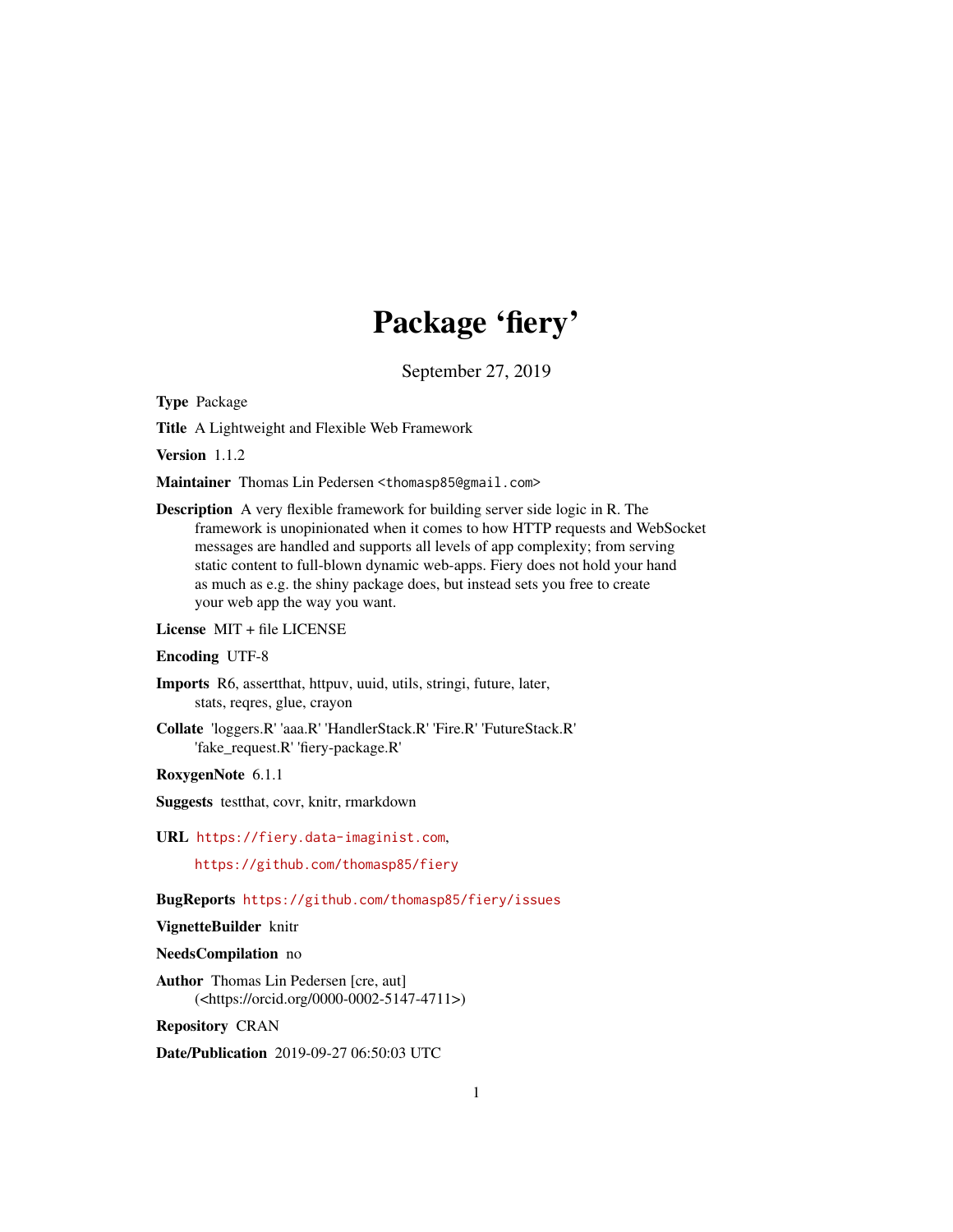### <span id="page-1-0"></span>R topics documented:

| Index |  |  |  |  |  |  |  |  |  |  |  |  |  |  |  |  |
|-------|--|--|--|--|--|--|--|--|--|--|--|--|--|--|--|--|
|       |  |  |  |  |  |  |  |  |  |  |  |  |  |  |  |  |
|       |  |  |  |  |  |  |  |  |  |  |  |  |  |  |  |  |
|       |  |  |  |  |  |  |  |  |  |  |  |  |  |  |  |  |
|       |  |  |  |  |  |  |  |  |  |  |  |  |  |  |  |  |

fiery-package *fiery: A Lightweight and Flexible Web Framework*

#### Description

A very flexible framework for building server side logic in R. The framework is unopinionated when it comes to how HTTP requests and WebSocket messages are handled and supports all levels of app complexity; from serving static content to full-blown dynamic web-apps. Fiery does not hold your hand as much as e.g. the shiny package does, but instead sets you free to create your web app the way you want.

#### Details

fiery is a lightweight and flexible framework for web servers build on top of the [httpuv](#page-0-0) package. The framework is largely event-based, letting the developer attach handlers to life-cycle events as well as defining and triggering their own events. This approach to development is common in JavaScript, but might feel foreign to R developers. Thankfully it is a rather simple concept that should be easy to gradually begin to use to greater and greater effect.

#### Author(s)

Maintainer: Thomas Lin Pedersen <thomasp85@gmail.com> (0000-0002-5147-4711)

#### See Also

Useful links:

- <https://github.com/thomasp85/fiery>
- Report bugs at <https://github.com/thomasp85/fiery/issues>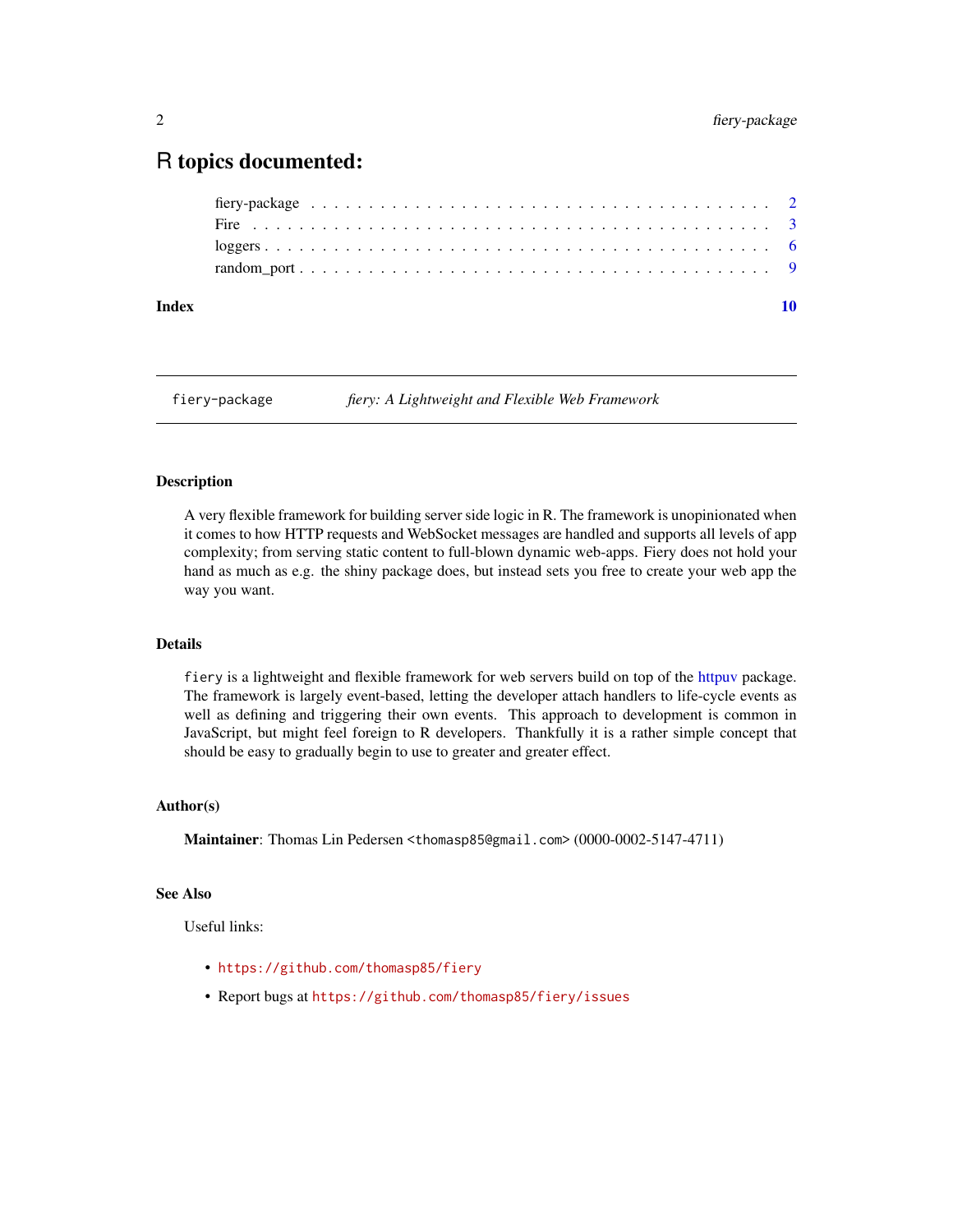#### <span id="page-2-0"></span>Description

The Fire generator creates a new Fire-object, which is the class containing all the app logic. The class is based on the [R6](#page-0-0) OO-system and is thus reference-based with methods and data attached to each object, in contrast to the more well known S3 and S4 systems. A fiery server is event driven, which means that it is build up and manipulated by adding event handlers and triggering events. To learn more about the fiery event model, read the [event vignette.](https://fiery.data-imaginist.com/articles/events.html) fiery servers can be modified directly or by attaching plugins. As with events, [plugins has its own vignette.](https://fiery.data-imaginist.com/articles/plugins.html)

#### Initialization

A new 'Fire'-object is initialized using the new() method on the generator:

#### Usage

```
app <- Fire$new(host = '127.0.0.1', port = 8080L)
```
#### Arguments

| host | A string overriding the default host (see the <i>Fields</i> section below) |
|------|----------------------------------------------------------------------------|
| port | An integer overriding the default port (see the Fields section below)      |

#### *Copying*

As Fire objects are using reference semantics new copies of an app cannot be made simply be assigning it to a new variable. If a true copy of a Fire object is desired, use the clone() method.

#### Fields

- host A string giving a valid IPv4 address owned by the server, or '0.0.0.0' to listen on all addresses. The default is '127.0.0.1'
- port An integer giving the port number the server should listen on (defaults to 8080L)
- refresh\_rate The interval in seconds between run cycles when running a blocking server (defaults to 0.001)
- refresh\_rate\_nb The interval in seconds between run cycles when running a non-bocking server (defaults to 1)
- trigger\_dir A valid folder where trigger files can be put when running a blocking server (defaults to NULL)
- plugins A named list of the already attached plugins. **Static** can only be modified using the attach() method.
- root The location of the app. Setting this will remove the root value from requests (or decline them with 400 if the request does not match the root). E.g. the path of a request will be changed from /demo/test to /test if root == '/demo'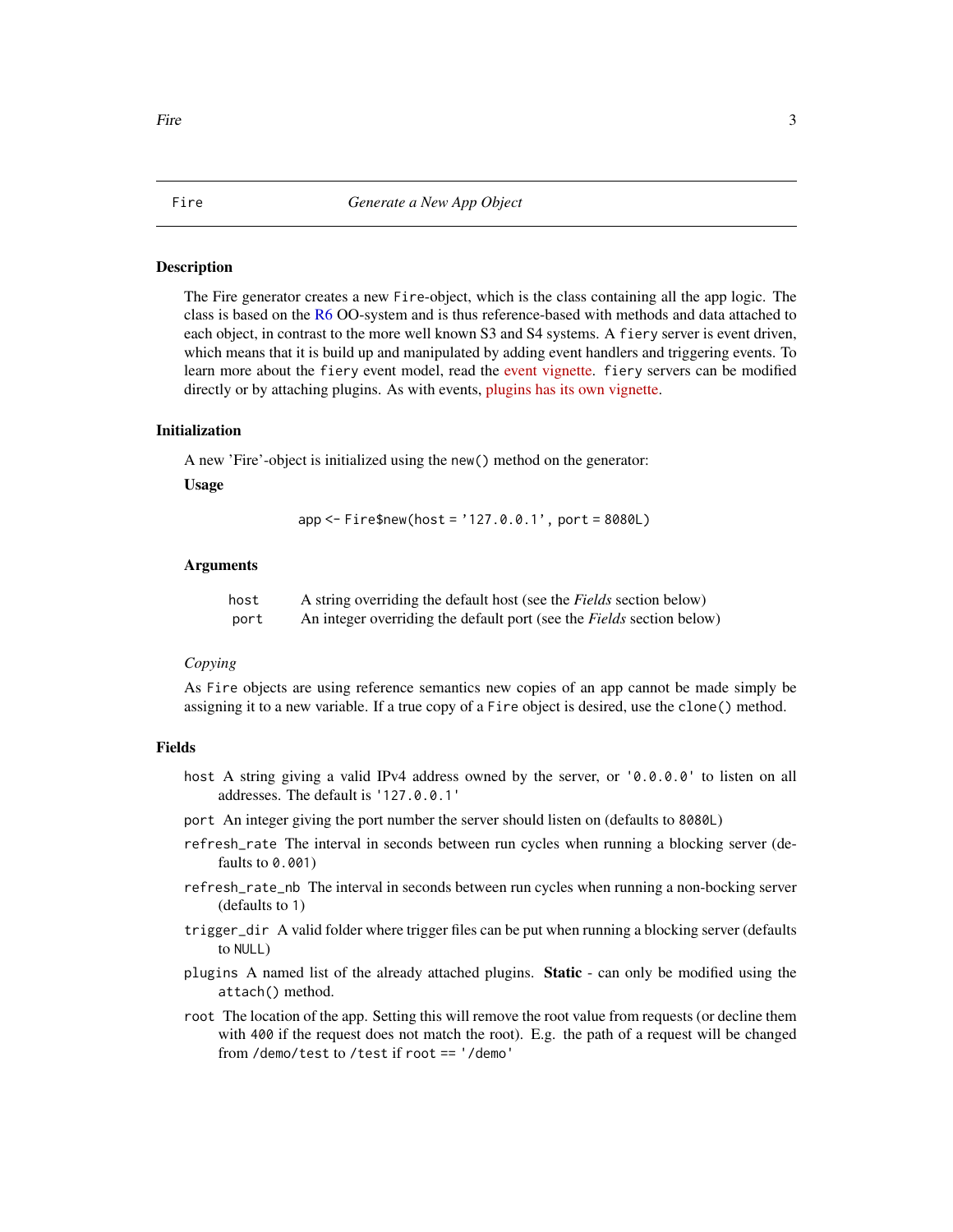<span id="page-3-0"></span>access\_log\_format A [glue](#page-0-0) string defining how requests will be logged. For standard formats see [common\\_log\\_format](#page-5-1) and [combined\\_log\\_format.](#page-5-1) Defaults to the *Common Log Format*

#### Methods

- ignite(block = TRUE, showcase = FALSE, ...) Begins the server, either blocking the console if block = TRUE or not. If showcase = TRUE a browser window is opened directing at the server address. ... will be redirected to the start handler(s)
- start(block = TRUE, showcase = FALSE, ...) A less dramatic synonym of for ignite()
- reignite(block = TRUE, showcase = FALSE, ...) As ignite but additionally triggers the resume event after the start event
- resume(block = TRUE, showcase = FALSE,  $\dots$ ) Another less dramatic synonym, this time for reignite()

extinguish() Stops a running server

stop() Boring synonym for extinguish()

- is\_running() Check if the server is currently running
- on(event, handler, pos = NULL) Add a handler function to to an event at the given position (pos) in the handler stack. Returns a string uniquely identifying the handler. See the [event](https://fiery.data-imaginist.com/articles/events.html) [vignette](https://fiery.data-imaginist.com/articles/events.html) for more information.
- off(handlerId) Remove the handler tied to the given id
- trigger(event, ...) Triggers an event passing the additional arguments to the potential handlers
- send(message, id) Sends a websocket message to the client with the given id, or to all connected clients if id is missing
- log(event, message, request, ...) Send a message to the logger. The event defines the type of message you are passing on, while request is the related Request object if applicable.
- close\_ws\_con(id) Closes the websocket connection started from the client with the given id, firing the websocket-closed event
- attach(plugin,  $\dots$ , force = FALSE) Attaches a plugin to the server. See the [plugin vignette](https://fiery.data-imaginist.com/articles/plugins.html) for more information. Plugins can only get attached once unless force = TRUE
- has\_plugin(name) Check whether a plugin with the given name has been attached
- header(name, value) Add a global header to the server that will be set on all responses. Remove by setting value = NULL
- set\_data(name, value) Adds data to the servers internal data store
- get\_data(name) Extracts data from the internal data store
- remove\_data(name) Removes the data with the given name from the internal data store
- time(expr, then, after, loop = FALSE) Add a timed evaluation (expr) that will be evaluated after the given number of seconds (after), potentially repeating if loop = TRUE. After the expression has evaluated the then function will get called with the result of the expression and the server object as arguments.
- remove\_time(id) Removes the timed evaluation identified by the id (returned when adding the evaluation)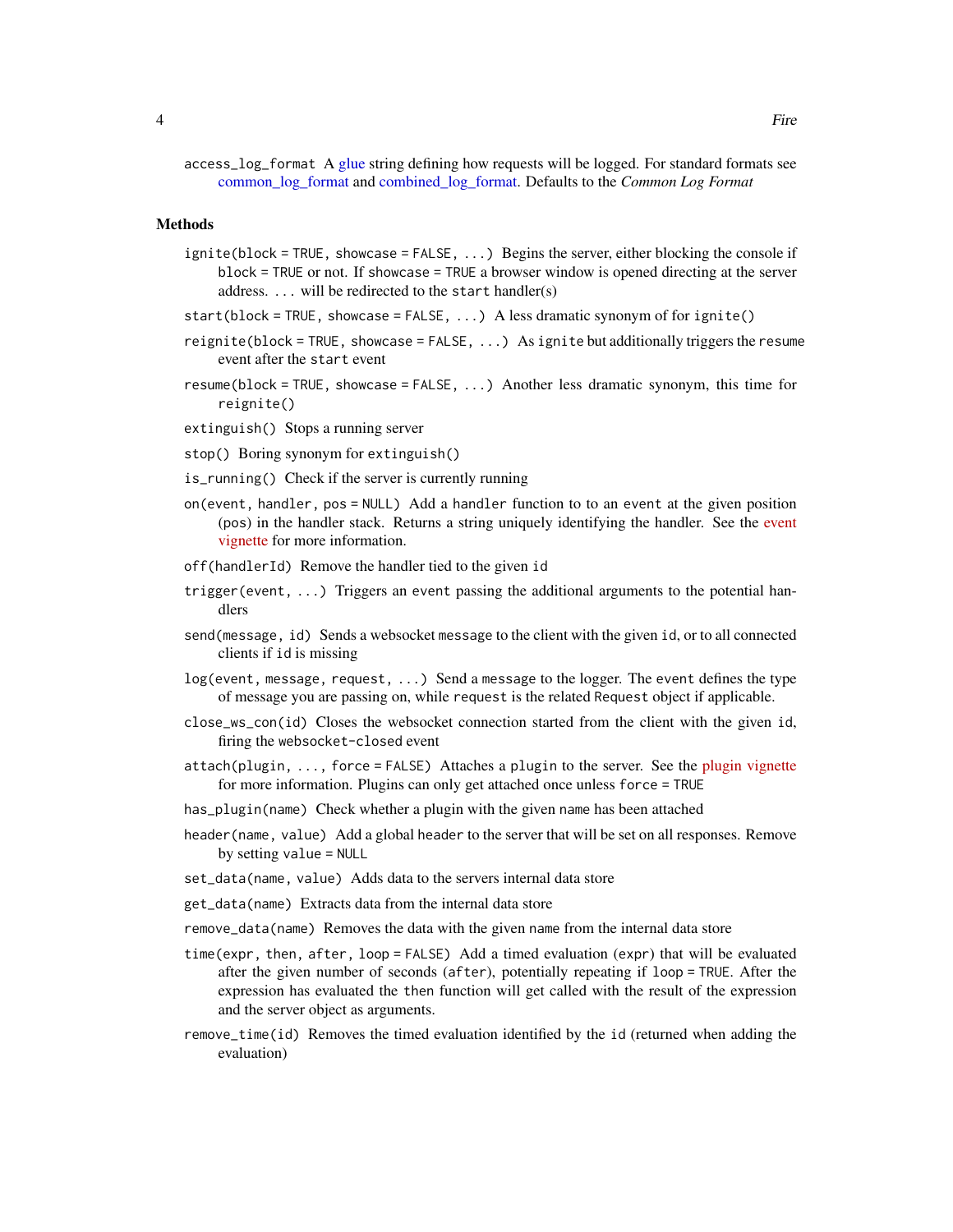- delay(expr, then) Similar to time(), except the expr is evaluated immediately at the end of the loop cycle [\(see here](https://fiery.data-imaginist.com/articles/delayed.html) for detailed explanation of delayed evaluation in fiery).
- remove\_delay(id) Removes the delayed evaluation identified by the id
- async(expr, then) As delay() and time() except the expression is evaluated asynchronously. The progress of evaluation is checked at the end of each loop cycle
- remove\_async(id) Removes the async evaluation identified by the id. The evaluation is not necessarily stopped but the then function will not get called.
- set\_client\_id\_converter(converter) Sets the function that converts an HTTP request into a specific client id
- set\_logger(logger) Sets the function that takes care of logging
- set\_client\_id\_converter(converter) Sets the function that converts an HTTP request into a specific client id
- clone() Create a copy of the full Fire object and return that

#### Examples

```
# Create a New App
app \le- Fire$new(port = 4689)
# Setup the data every time it starts
app$on('start', function(server, ...) {
   server$set_data('visits', 0)
    server$set_data('cycles', 0)
})
# Count the number of cycles
app$on('cycle-start', function(server, ...) {
    server$set_data('cycles', server$get_data('cycles') + 1)
})
# Count the number of requests
app$on('before-request', function(server, ...) {
    server$set_data('visits', server$get_data('visits') + 1)
})
# Handle requests
app$on('request', function(server, ...) {
   list(
        status = 200L,
        headers = list('Content-Type' = 'text/html'),
       body = paste('This is indeed a test. You are number', server$get_data('visits'))
    )
})
# Show number of requests in the console
app$on('after-request', function(server, ...) {
   message(server$get_data('visits'))
    flush.console()
})
```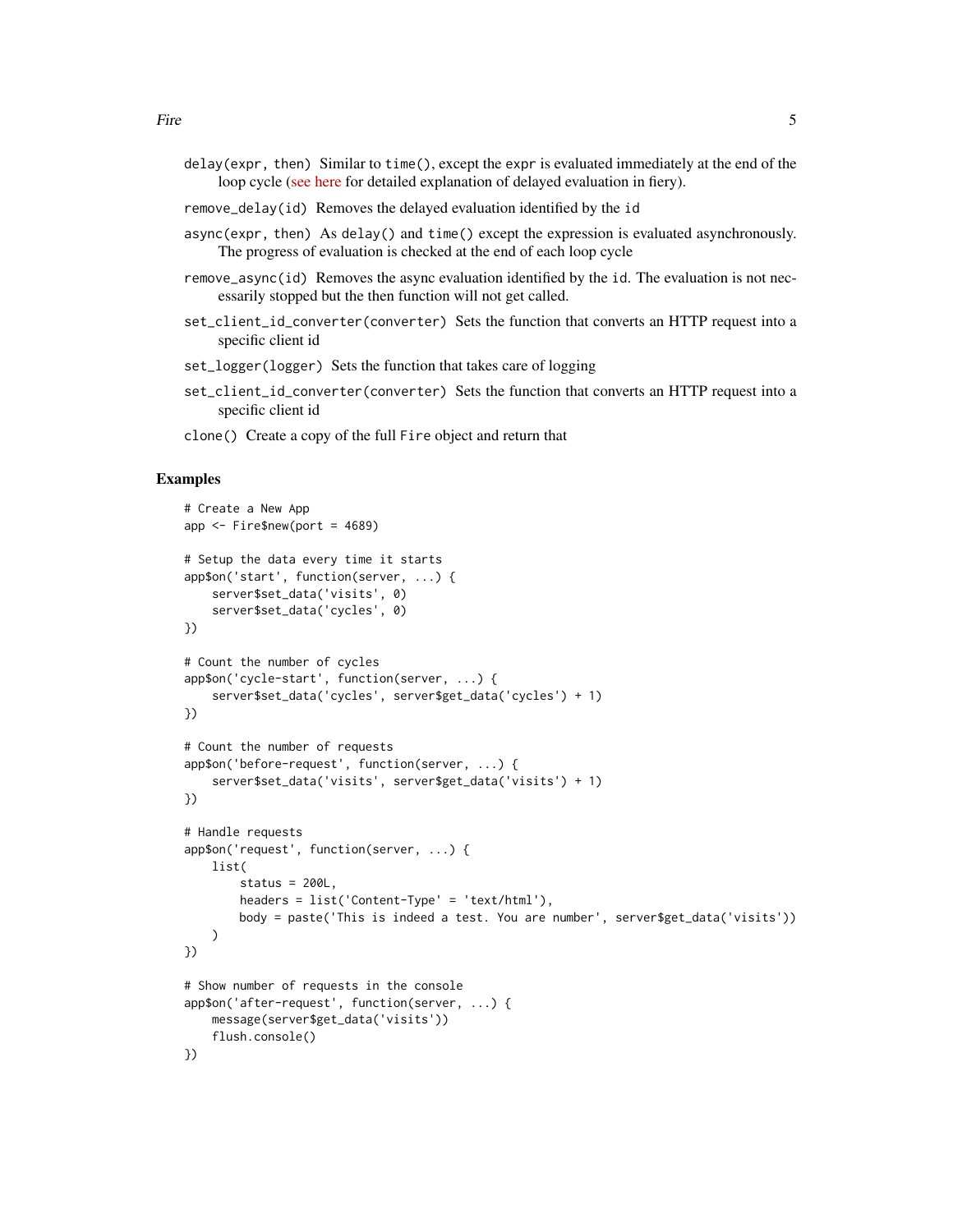```
# Terminate the server after 300 cycles
app$on('cycle-end', function(server, ...) {
    if (server$get_data('cycles') > 300) {
       message('Ending...')
       flush.console()
        server$extinguish()
    }
})
# Be polite
app$on('end', function(server) {
    message('Goodbye')
    flush.console()
})
## Not run:
app$ignite(showcase = TRUE)
## End(Not run)
```
loggers *App Logging*

#### <span id="page-5-1"></span>Description

fiery has a build in logging mechanism that lets you capture event information however you like. Every user-injested warnings and errors are automatically captured by the logger along with most system errors as well. fiery tries very hard not to break due to faulty app logic. This means that any event handler error will be converted to an error log without fiery stopping. In the case of request handlers a 500L response will be send back if any error is encountered.

#### Usage

```
logger_null()
logger_console(format = "{time} - {event}: {message}")
logger_file(file, format = "{time} - {event}: {message}")
logger\_switch(..., default = logger\_null())common_log_format
combined_log_format
```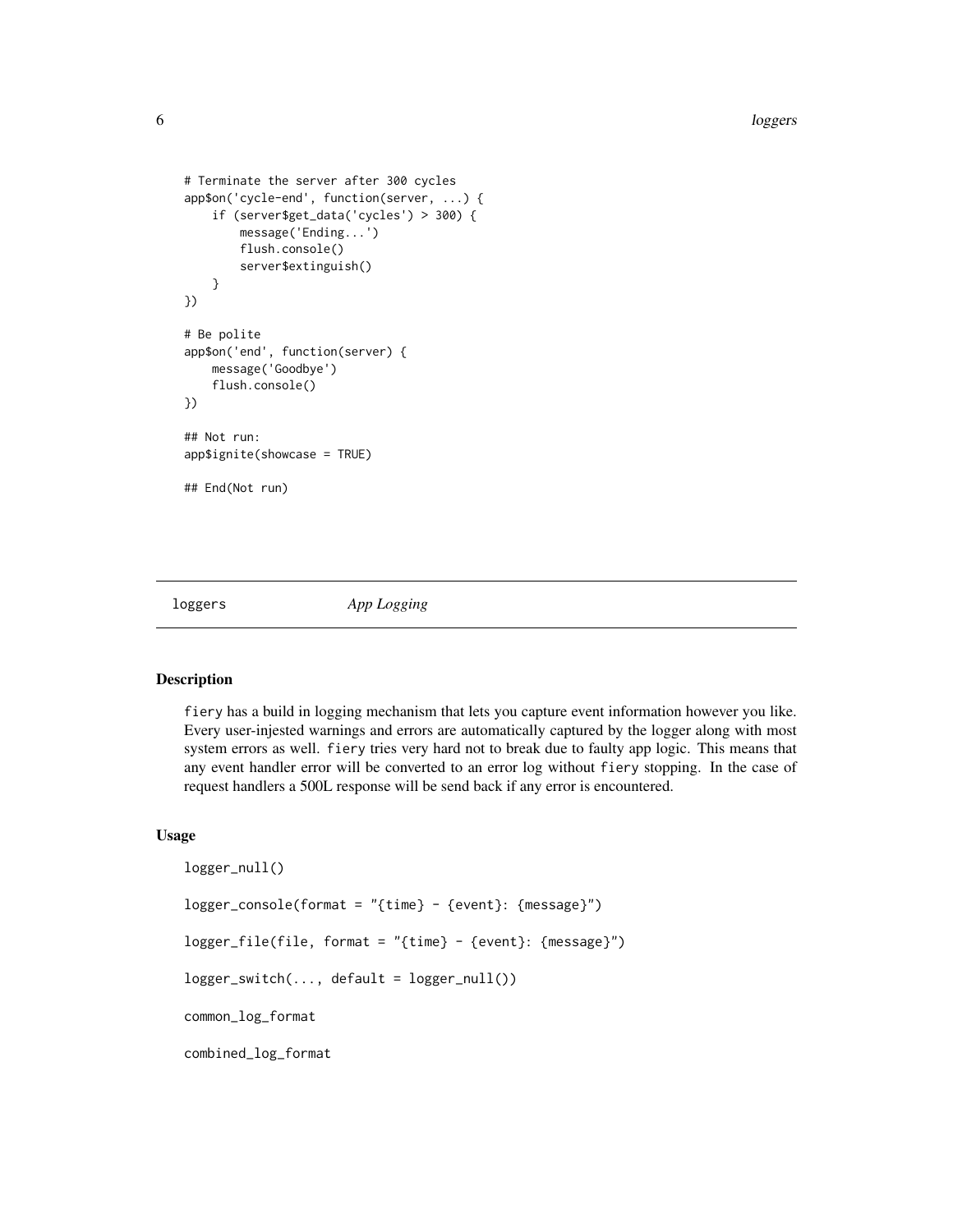#### <span id="page-6-0"></span>loggers and the contract of the contract of the contract of the contract of the contract of the contract of the contract of the contract of the contract of the contract of the contract of the contract of the contract of th

#### Arguments

| format   | A glue string specifying the format of the log entry                                                                                                                                                                 |
|----------|----------------------------------------------------------------------------------------------------------------------------------------------------------------------------------------------------------------------|
| file     | A file or connection to write to                                                                                                                                                                                     |
| $\ddots$ | A named list of loggers to use for different events. The same semantics as switch<br>is used so it is possible to let events fall through e.g. logger_switch(error<br>$=$ , warning = $logger_file('errors.log'))$ . |
| default  | A catch-all logger for use with events not defined in                                                                                                                                                                |

#### Format

An object of class character of length 1.

#### Setting a logger

By default, fiery uses logger\_null() which forwards warning and error messages to stderr() and ignores any other logging events. To change this behavior, set a different logger using the set\_logger() method:

app\$set\_logger(logger)

where logger is a function taking at least the following arguments: event, message, request, time, and ....

fiery comes with some additional loggers, which either writes all logs to a file or to the console. A new instance of the file logger can be created with logger\_file(file):

```
app$set_logger(logger_file('fiery_log.log'))
```
A new instance of the console logger can be create with logger\_console():

```
app$set_logger(logger_console())
```
Both functions takes a format a argument that lets you customise how the log is written. Furthermore the console logger will style the logs with colour coding depending on the content if the console supports it.

As a last possibility it is possible to use different loggers dependent on the event by using the switch logger:

```
app$set_logger(logger_switch(warning =,
                             error = logger_file('errors.log),
                             default = logger_file('info.log')))
```
#### Automatic logs

fiery logs a number of different information by itself describing its operations during run. The following events are send to the log:

*start* Will be send when the server starts up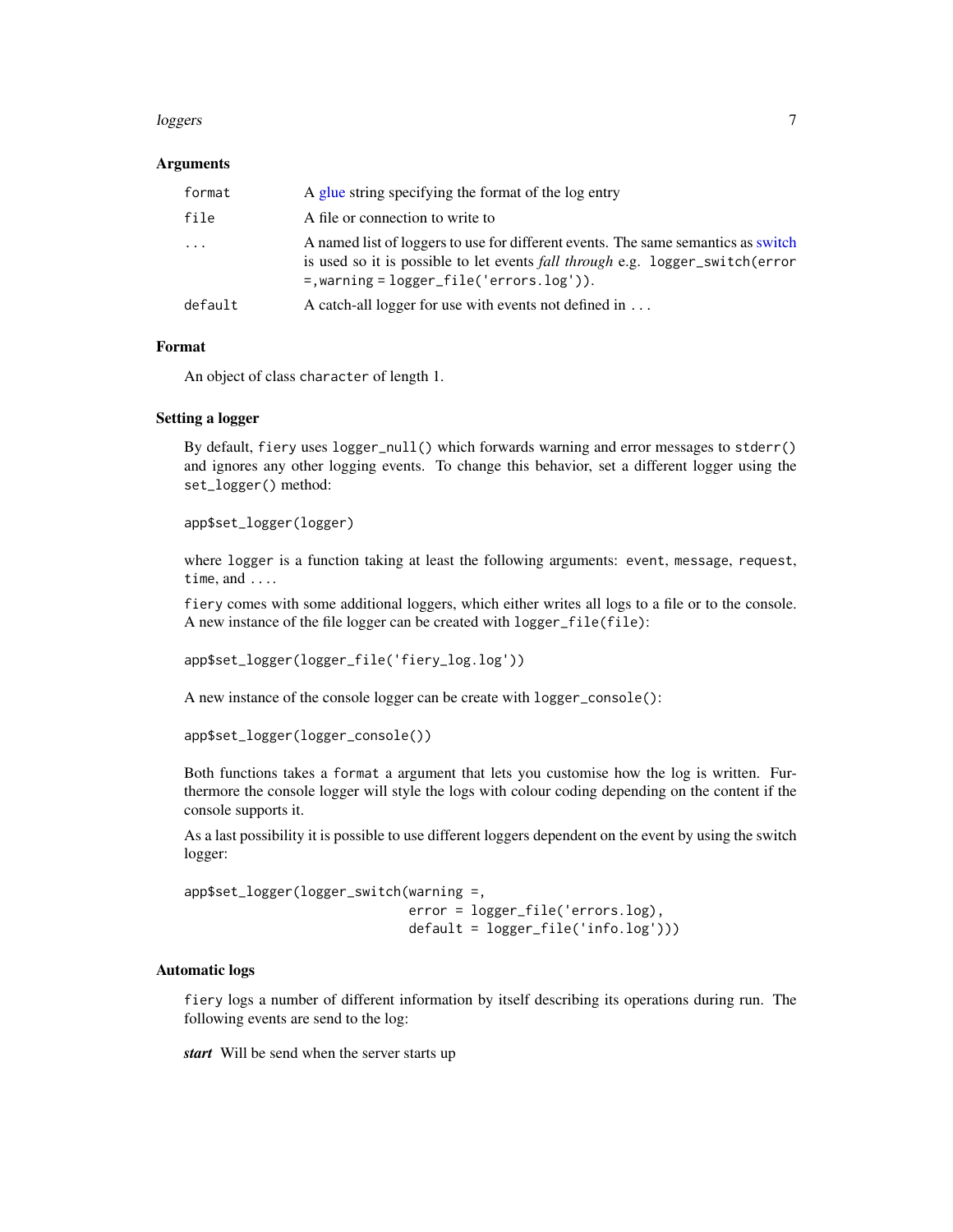<span id="page-7-0"></span>*resume* Will be send when the server is resumed

- *stop* Will be send when the server stops
- *request* Will be send when a request has been handled. The message will contain information about how long time it took to handle the request or if it was denied.
- *websocket* Will be send every time a WebSocket connection is established or closed as well as when a message is received or send
- *message* Will be send every time a message is emitted by an event handler or delayed execution handler
- *warning* Will be send everytime a warning is emitted by an event handler or delayed execution handler
- *error* Will be send everytime an error is signaled by an event handler or delayed execution handler. In addition some internal functions will also emit error event when exceptions are encountered

By default only *message*, *warning* and *error* events will be logged by sending them to the error stream as a [message\(\)](#page-0-0).

#### Access Logs

Of particular interest are logs that detail requests made to the server. These are the request events detailed above. There are different standards for how requests are logged. fiery uses the *Common Log Format* by default, but this can be modified by setting the access\_log\_format field to a [glue](#page-0-0) expression that has access to the following variables:

start\_time The time the request was recieved end\_time The time the response was send back request The Request object response The Response object id The client id

To change the format:

app\$access\_log\_format <- combined\_log\_format

#### Custom logs

Apart from the standard logs described above it is also possible to send messages to the log as you please, e.g. inside event handlers. This is done through the log() method where you at the very least specify an event and a message. In general it is better to send messages through log() rather than with warning() and stop() even though the latters will eventually be caught, as it gives you more control over the logging and what should happen in the case of an exception.

An example of using log() in a handler could be:

```
app$on('header', function(server, id, request) {
 server$log('info', paste0('request from ', id, ' received'), request)
})
```
Which would log the timepoint the headers of a request has been recieved.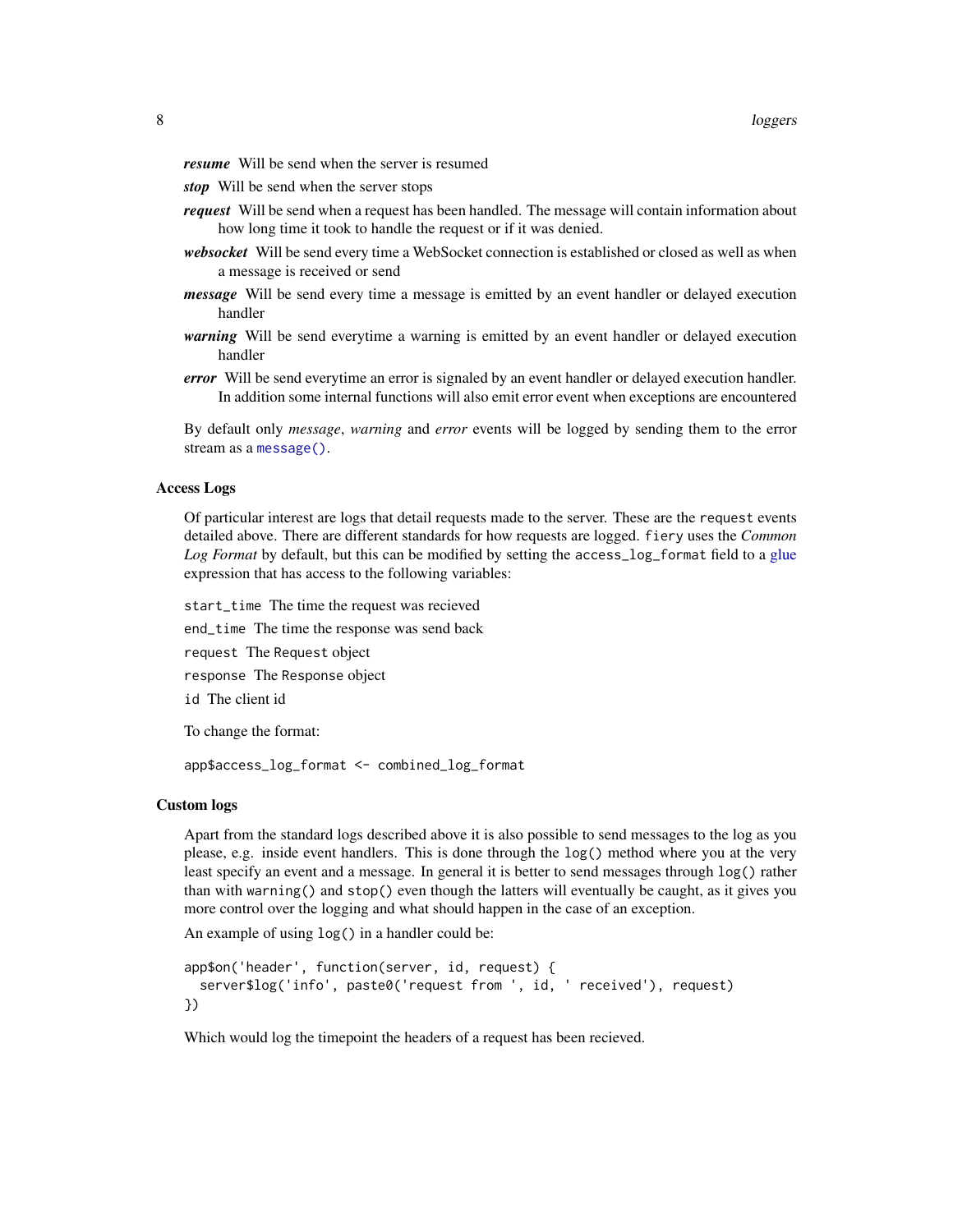<span id="page-8-0"></span>

#### Description

This is a small utility function to get random safe ports to run your application on. It chooses a port within the range that cannot be registeret to IANA and thus is safe to assume are not in use.

#### Usage

random\_port()

#### Value

An integer in the range 49152-65535

#### Examples

random\_port()